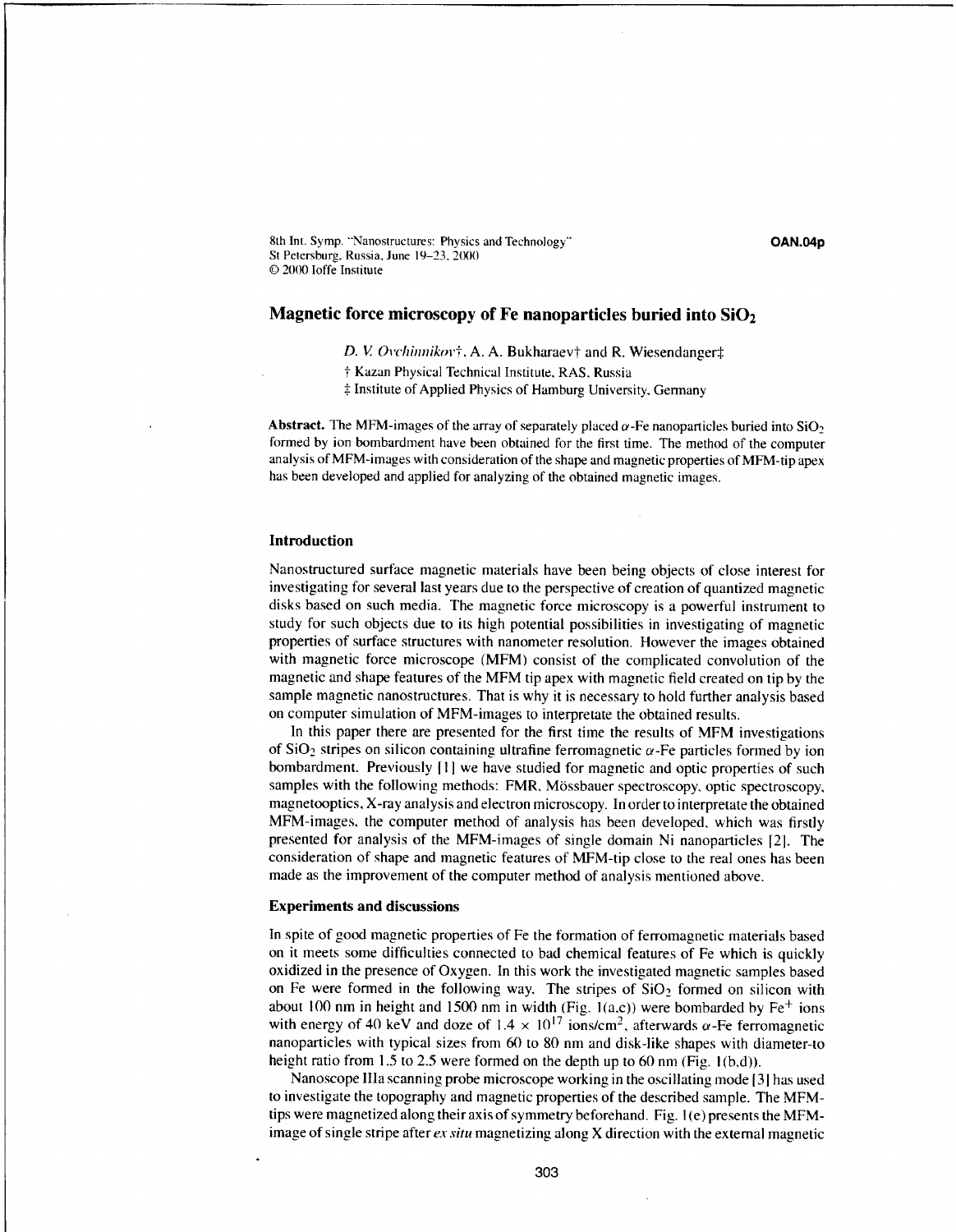

Fig. **3.** Normalized **XANES** spectra for as-made samples containing copper (left) and cobalt (right) in different concentrations.

### *Acknowledgements*

This work, partly supported **by NEDO.** was performed in the Joint Research Center forAtomn Technology **(JRCAT)** under the joint research agreement between the National Institute for Advanced Interdisciplinary Research (NAIR) and the Angstrom Technology Partnership (ATP).

## References

- **[1]** V. **I.** Ivanov-Omskii. **A.** V. Tolmachev and **S. G.** Yastrebov. *Phil.* Mag. **B73 715** *(1995).*
- [21 **J.** Robertson. Adv. *Ph-vs. 35 317* **(1986).**
- **[3]** Y. **D.** Zhang. **J. D.** Budnik. W. **A.** Hines, **S. A.** Mejetich and **E.** M. Kirkpatrick. *Appi. Ph vs. Let.* **76** 94 (2000).
- [4] H. Oyanagi. R. Shyoda, Y. Kuwahara and K. Haga. *J. Svnichrotron Radiat.* 2 **99** *(1995).*
- **[5]** M. Borowski. *. Phvs. IV France,* Colloque **C2,** suppi to *J. de PhYsique.* **C2-259 (1997).**
- **[6] A.** V. Kolobov, H. Oyanagi, **S. G.** Yastrebov. V. **1.** Ivanov-Omskii and K. Tanaka. *J Surf Analysis* 4 **377 (1998).**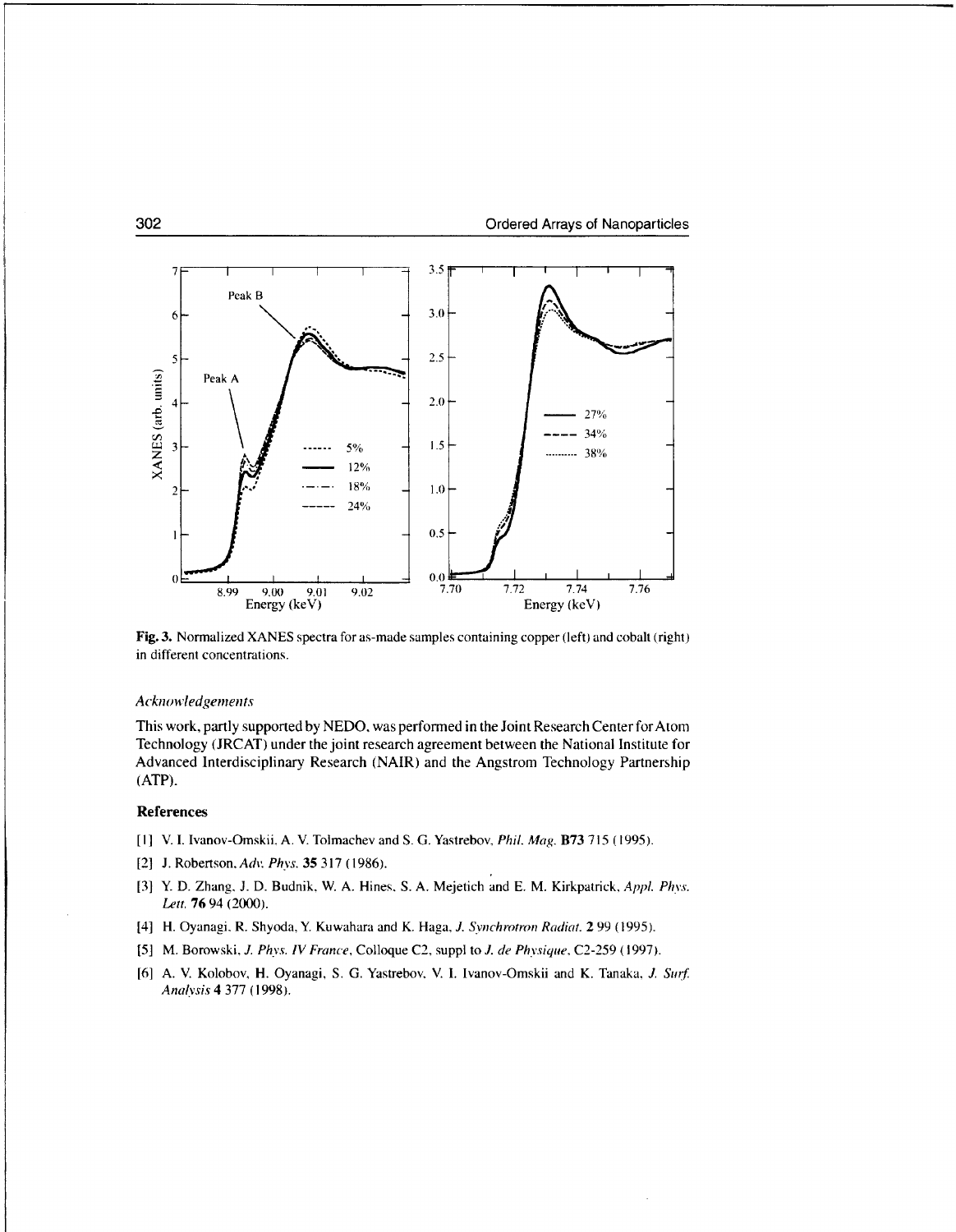

Fig. 1. The topography, structure and MFM-images of the sample with  $\alpha$ -Fe nanoparticles formed by ion bombardment buried into  $SiO<sub>2</sub>$  stripes. (a) The topography of a sample surface area: (b) the structure of a stripe and (c) topography of the stripe (top view): (d) the image of  $\alpha$ -Fe nanoparticles array into  $SiO<sub>2</sub>$  obtained with electron microscopy; (e), (f) the MFM-images of the stripe after  $ex$ *situ* magnetizing of the sample in the directions marked by arrows. Insets present the MFM-signal profiles along the accentuated lines.

field of about 3000 Oe. Such strong MFM-signal is a result of rather high magnetization of ferromagnetic nanoparticles and can be explained by the fact that the most of the particles are in single domain state that is confirmed by the previous investigations I **I].** After applying of the magnetic field in opposite direction the MFM-signal has inverted (Fig.  $1(f)$ ), that is caused by the reverse of total magnetic momens of every Fe nanoparticle. Such MFMsignal reverse was also observed when the external magnetic field of the smaller magnitudes (up to 300 Oe) was applied, so one we can say that the magnitude of the sample coercivity is not more than 300 Oe at least, which is also in agreement with data obtained in **I I.**

From the obtained MFM-images of the single stripe it is clear that the signals of separate particles cannot be distinguished, moreover the profile of the MFM-signal has rather large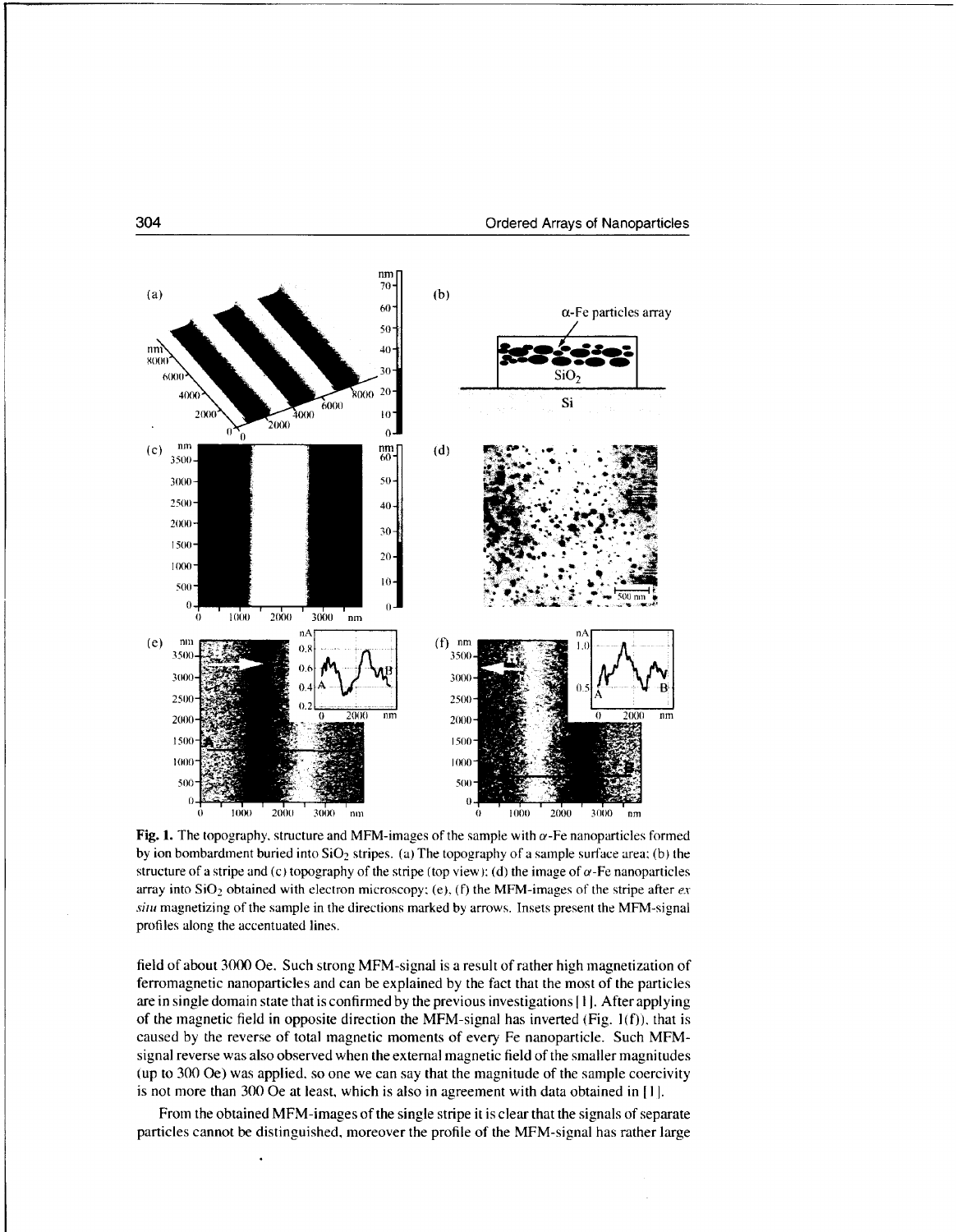



Fig. 2. The profiles of the experimental and simulated MFM-images across single  $SiO<sub>2</sub>$  stripe containing  $\alpha$ -Fe nanoparticles buried into it. (a) the profile of the experimental MFM-image: (b). (c), (d) the profiles of the MFM-images simulated in the approximation of the MFM-tip apex: (b) by the point magnetic dipole, (c) by the cone covered by magnetic coating, (d) by the truncated cone covered by magnetic coating.

width. The computer program for simulation of MFM-images with taking into account the shape and magnetic features of MFM-tip apex has been developed to explain these facts.

From the theory of MFM-response **131** it is known that MFM-image presents the distribution of  $z$ -component of gradient of magnetic force of interaction between tip and sample which is determined by the equation (in case of absence of currents):

$$
F'_{z} = \iiint\limits_{\text{tip}} \frac{\partial}{\partial z} \left[ \mathbf{M}_{\text{tip}}(\mathbf{r}) \cdot \nabla \right] H_{z}(\mathbf{r}) dV_{\text{tip}}.
$$
 (1)

Here  $M_{tip}(r)$  — tip magnetization in r point,  $H_1(r)$  — z-component of the magnetic field created by the sample on the tip in r point. The model of dipole-dipole interaction [21 when magnetic volumes of the tip and the sample are divided into physically small fragments of cubic shape and each fragment is replaced by the point magnetic dipole has been used. So the Eq. (1) can be rewritten by sum of interactions between the separate dipoles:

$$
F'_{z} = \sum_{i - \text{tip}} \sum_{j - \text{sample}} \frac{\partial}{\partial z} \left[ \mathbf{M}_{\text{tip}}^{i}(\mathbf{r}^{ij}) \cdot \nabla \right] H_{z}^{ij}(\mathbf{r}^{ij}).
$$
 (2)

Here the summarizing is held among  $i$ -th cubs of the tip and  $j$ -th cubs of the sample.

The held computer simulation was based on Eq. (2) with the approximation of the nanoparticles array by thin ferromagnetic film which was divided into small cubic fragments with 50 nm in size. Figure 2 presents the results of the simulation of the profiles of the MFMimages across the single stripe held in the case of that the tip height in lifting mode was 100 nm and it was uniformly magnetized along Z-axis and all of the particles were in single domain state and their total magnetic moments were ordered along  $X$  direction. Figure  $2(b)$ presents the MFM-image profile in case of tip approximation by point magnetic dipole. It is clear that magnetic signals from the separate particles are not distinguished that correlates to experimental data (Fig. 2(a)) but there is no agreement in width of the corresponding curves of the magnetic signals. To explain the observed experimental wideness the MFM-tip has been approximated by the cone covered with magnetic coating and then by the truncated cone with magnetic coating. We can observe the consequent slight increase of wideness in both cases (Fig. 2(c. d)) but it not enough to explain the experimental results. We think that some not correspondence of simulated MFM-images to experimental results may be due to that we haven't yet considered the fact that MFM-tip can have complicated non-uniform structure of magnetization. The further additional investigations are necessary to check this affirmation.